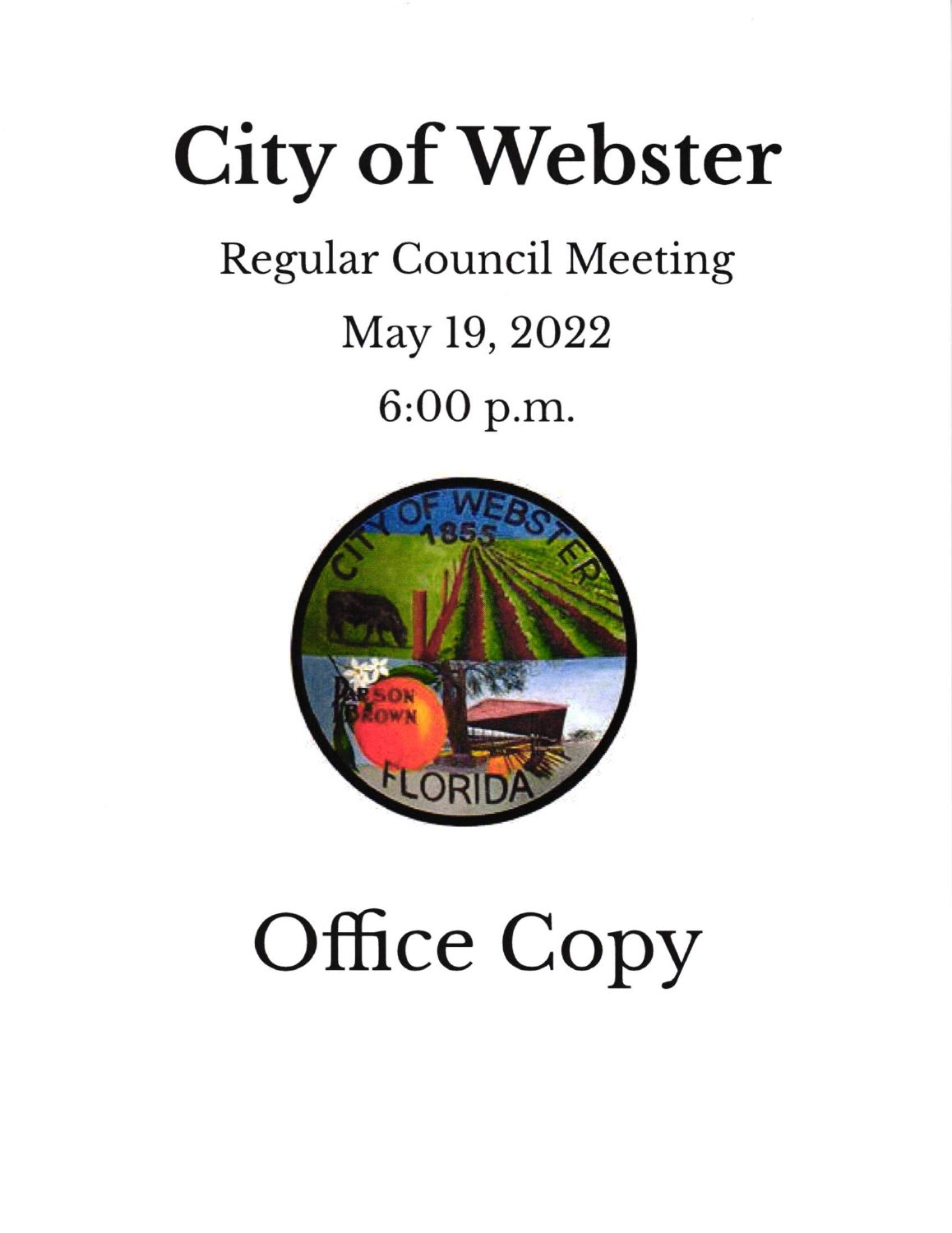

### AGENDA

CITY OF WEBSTER Regular Council Meeting Webster City Hall, 85 E. Central Avenue May 19,2022 - 6:00 P.M.

| $\mathbf{L}$                                                                                                                                                                                                                                                                                                                                                                                                                             | <b>CALL TO ORDER</b>                                 |                                                                                                                    |  |  |  |  |
|------------------------------------------------------------------------------------------------------------------------------------------------------------------------------------------------------------------------------------------------------------------------------------------------------------------------------------------------------------------------------------------------------------------------------------------|------------------------------------------------------|--------------------------------------------------------------------------------------------------------------------|--|--|--|--|
| Pledge of Allegiance, Invocation, Roll Call and Determination of Quorum<br>Note. All public comment will be limited to 3 minutes per speaker. Anyone wishing to speak during citizen's<br>forum or on an agenda item must fill out a speaker card and present it to the City Clerk prior to being<br>recognized. All comments will be addressed after all speakers have spoken during citizen's forum or on a<br>particular agenda item. |                                                      |                                                                                                                    |  |  |  |  |
|                                                                                                                                                                                                                                                                                                                                                                                                                                          | <b>II. APPROVAL OF MINUTES</b>                       |                                                                                                                    |  |  |  |  |
|                                                                                                                                                                                                                                                                                                                                                                                                                                          | Approval of Regular Council Meeting - April 21, 2022 |                                                                                                                    |  |  |  |  |
|                                                                                                                                                                                                                                                                                                                                                                                                                                          |                                                      |                                                                                                                    |  |  |  |  |
|                                                                                                                                                                                                                                                                                                                                                                                                                                          | M S S Roll Call Vote                                 |                                                                                                                    |  |  |  |  |
|                                                                                                                                                                                                                                                                                                                                                                                                                                          | <b>III. CITIZEN FORUM</b>                            | - A The Market A The Market All Million Service A The Market A The Market A The Market A The Market A The Market A |  |  |  |  |
| IV.                                                                                                                                                                                                                                                                                                                                                                                                                                      | <b>CONSENT AGENDA</b>                                | <u> 1989 - Gerald Marian, mandatar a</u> shekara 1989 a shekara 1980                                               |  |  |  |  |
|                                                                                                                                                                                                                                                                                                                                                                                                                                          | <b>V. CORRESPONDENCE TO NOTE</b>                     |                                                                                                                    |  |  |  |  |
|                                                                                                                                                                                                                                                                                                                                                                                                                                          | HR/Finance                                           | Director of Public Works Law Enforcement                                                                           |  |  |  |  |
|                                                                                                                                                                                                                                                                                                                                                                                                                                          | <b>VI. PUBLIC HEARINGS</b>                           |                                                                                                                    |  |  |  |  |
|                                                                                                                                                                                                                                                                                                                                                                                                                                          |                                                      | Second Reading of Ordinance 2022-08- Annexation of Parcel ID's S12-016, Webster Associates                         |  |  |  |  |
| Development, Inc (Bindraban Sarjoo)                                                                                                                                                                                                                                                                                                                                                                                                      |                                                      |                                                                                                                    |  |  |  |  |
|                                                                                                                                                                                                                                                                                                                                                                                                                                          |                                                      |                                                                                                                    |  |  |  |  |
|                                                                                                                                                                                                                                                                                                                                                                                                                                          | M                                                    | S Roll Call Vote to Read by Title Only                                                                             |  |  |  |  |
|                                                                                                                                                                                                                                                                                                                                                                                                                                          | M                                                    | S Roll Call Vote for Approval                                                                                      |  |  |  |  |
| Second Reading of Ordinance 2022-09- Annexation of Parcel ID's S12-013, S12-014, and S12-015<br>Webster Associates Development, Inc (Bindraban Sarjoo)                                                                                                                                                                                                                                                                                   |                                                      |                                                                                                                    |  |  |  |  |
|                                                                                                                                                                                                                                                                                                                                                                                                                                          |                                                      | M S S Roll Call Vote to Read by Title Only                                                                         |  |  |  |  |
|                                                                                                                                                                                                                                                                                                                                                                                                                                          |                                                      |                                                                                                                    |  |  |  |  |
|                                                                                                                                                                                                                                                                                                                                                                                                                                          | M                                                    | S Roll Call Vote for Approval                                                                                      |  |  |  |  |
|                                                                                                                                                                                                                                                                                                                                                                                                                                          | <b>VII. NEW BUSINESS</b>                             |                                                                                                                    |  |  |  |  |
|                                                                                                                                                                                                                                                                                                                                                                                                                                          | Cans                                                 | Agreement for Cleaning Sam Harris Park and B.M. Hewitt Park Bathrooms and Emptying Garbage                         |  |  |  |  |
|                                                                                                                                                                                                                                                                                                                                                                                                                                          | $M_{\rm{max}}$                                       | S Roll Call Vote for Approval                                                                                      |  |  |  |  |
| Agreement with Hawk Home Solutions for Renovations to Community Hall                                                                                                                                                                                                                                                                                                                                                                     |                                                      |                                                                                                                    |  |  |  |  |
| M                                                                                                                                                                                                                                                                                                                                                                                                                                        | S                                                    | Roll Call Vote for Approval                                                                                        |  |  |  |  |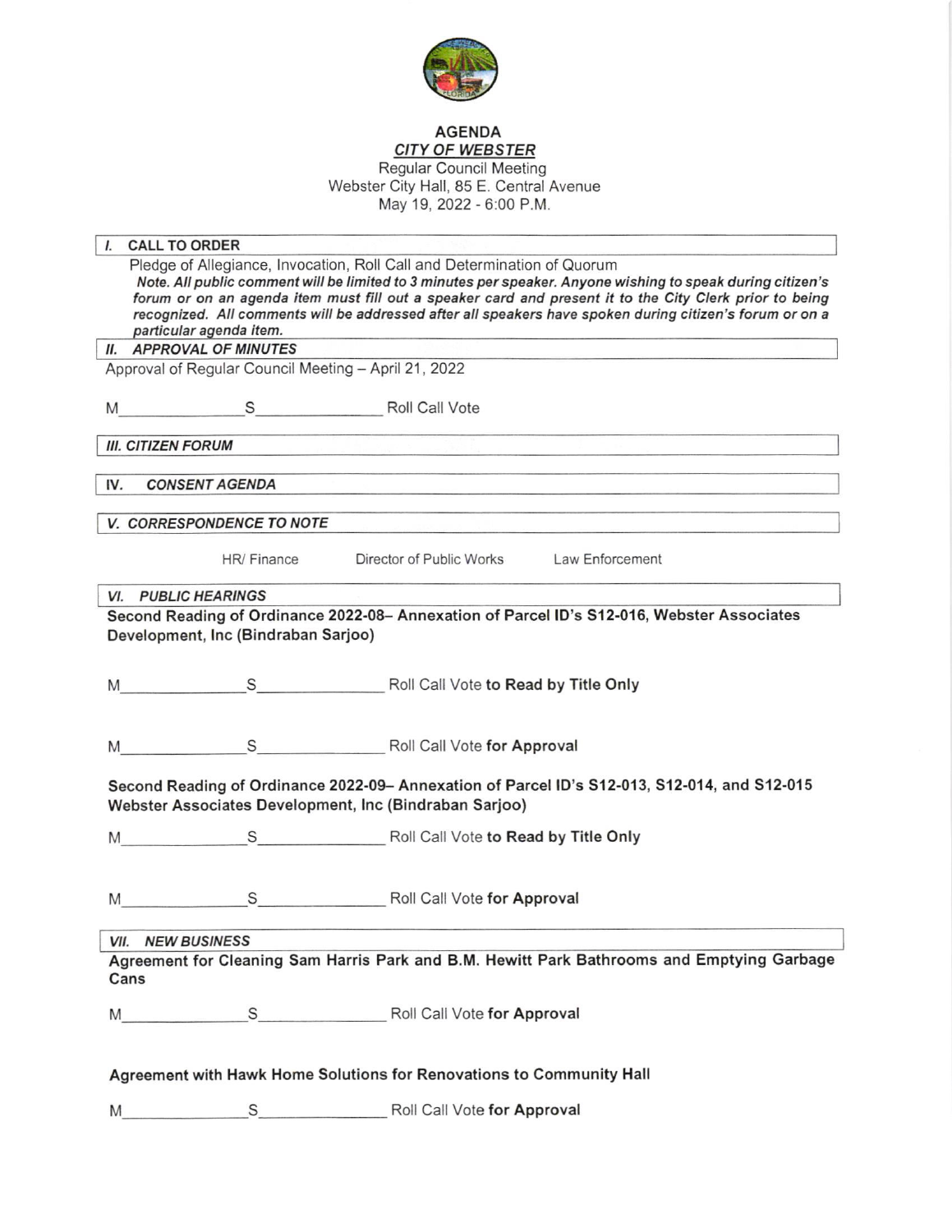#### Approval to List Vacant Unused City Parcels for Sale

M S S Roll Call Vote for Approval VIII. CITY ATTORNEY'S REPORT AND REQUESTS IX. MAYOR'S AND COUNCIL MEMBER'S REPORTS AND REQUESTS X. STAFFREPORTS Sheriff's Office Planning and Development Services City Manager XI. ADJOURNMENT M S -Roll Call Vote.

PLEASE NOTE IN ACCORDANCE WITH FLORIDA STATUTE 286.105, ANY PERSON WHO DESIRES TO APPEAL ANY DECISION AT THIS MEETING WILL NEED A RECORD OF THE PROCEEDINGS AND FOR THIS PURPOSE MAY NEED TO ENSURE THAT A VERBATIM RECORD OF THE PROCEEDINGS IS MADE WHICH INCLUDES THE TESTIMONY AND EVIDENCE UPON WHICH THE APPEAL lS BASEO. ALSO, lN ACCORDANCE WTH FLORIDA STATUTE 286.26: PERSONS WITH DISABILITIES NEEDING ASSISTANCE TO PARTICIPATE IN ANY OF THE PROCEEDINGS SHOULD CONTACT THE OFFICE OF THE CITY CLERK; 85 E. CENTRAL AVENUE; WEBSTER, FLORIDA; (352) 793-2073; 48 HOURS IN ADVANCE.